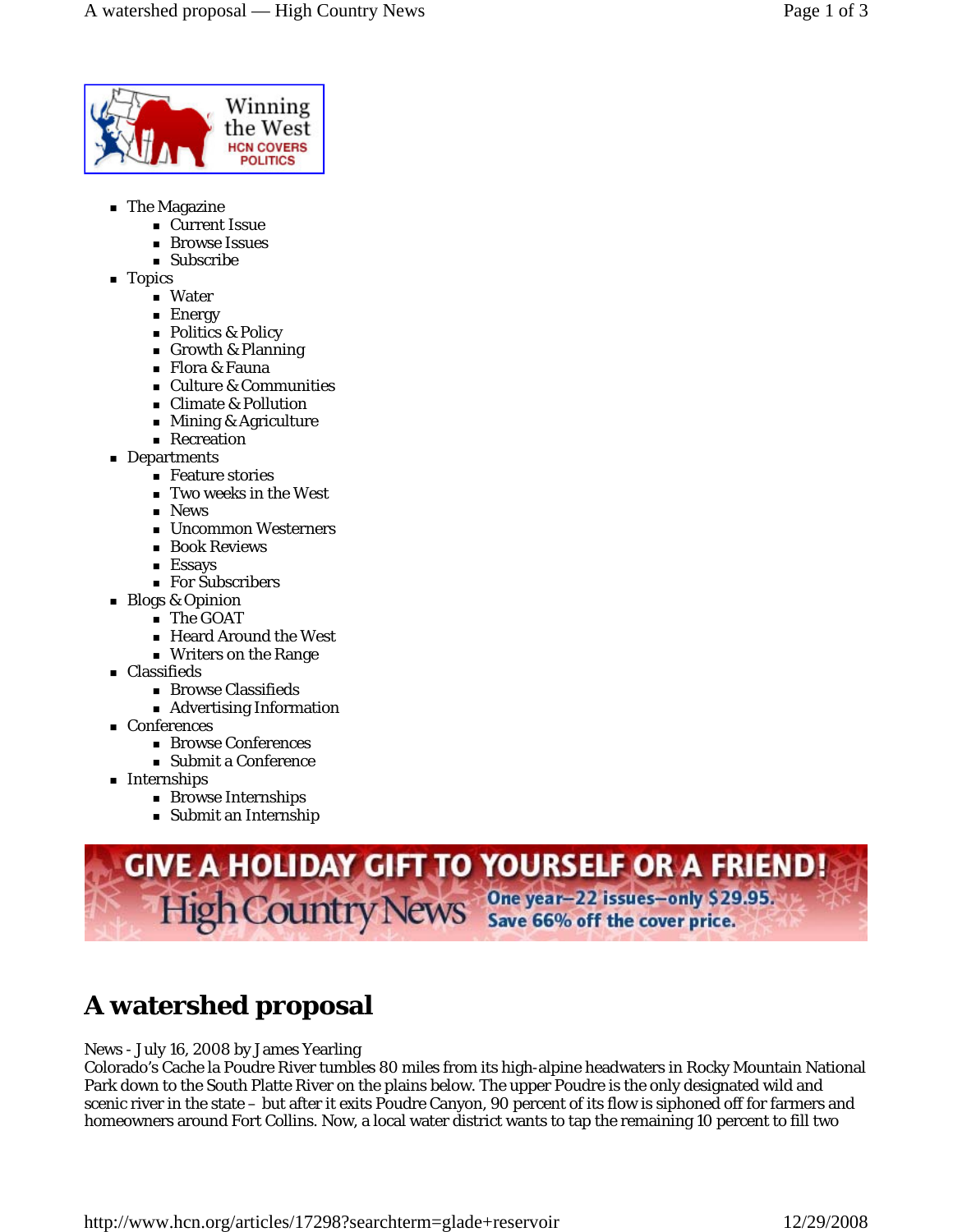new reservoirs.

Municipal planners in northern Colorado say the prospect of drought combined with a booming population (predicted to increase three-fold by 2050), leaves only one solution: more water storage, in the form of the Northern Integrated Supply Project. "This is not a case of 'if you don't build it, they won't come,' " says Carl Brouwer, project manager. "Bottom line: More people equals the need for more water."

The Army Corps of Engineers project includes not only the two reservoirs, but also pump stations and pipelines. Water from the South Platte River will fill the 40,000 acre-foot Galeton Reservoir, on the plains five miles northeast of Greeley. The much-larger Glade Reservoir – with a capacity of 170,000 acre-feet – will use Poudre River water to inundate a mountain valley about 10 miles north of Fort Collins.

Two-thirds of Glade's water would come from existing diversions for agriculture, while the remainder would be pulled from the Poudre in peak-flow years, which occur about once every four years. That would cause a significant decline in peak-flow volumes – and therein lies the problem.

"The peak flow is absolutely critical to the ecological health of the river," says Gary Wockner, ecologist and member of Save the Poudre, a citizen's group opposing the project. Peak flows recharge the wetlands that filter out pollutants such as ammonia, and redistribute silt, which creates spawning beds for trout and seedbeds for new cottonwoods. "If there is no peak flow, critical habitat and sand bars disappear and seed dispersal no longer occurs," says Wockner. "Lose the peak flows and lose the wetlands." Municipal planners, however, say mitigation efforts, such as minimum stream flow levels and the construction of "low flow channels" for fish during drought periods, will protect the Poudre's fragile ecosystem.

The Northern Colorado Water Conservation District says that the new reservoirs are crucial for preserving Colorado's agricultural roots. The project would provide an annual 40,000 acre-feet of water to 15 communities and water districts in Weld, Larimer, Boulder and Morgan counties. Those counties face the loss of much of their farmland as cities buy agricultural water rights. By providing municipal users with an alternative water supply, the project will prevent the permanent dry-up of 25,000 acres of farmland, according to the water district.

But because the \$400 million project is debt-funded, it relies on population growth and the subsequent newcomers to pick up most of the costs. "What the general public doesn't realize is that (the Northern Integrated Supply Project) actually promotes a vehicle to pave over farms," says Wockner. "The exact growth that NISP relies on financially will occur on 20,000 acres of irrigated farmland in northern Colorado."

Wockner and other conservationists say that northern Colorado can meet its future water needs without further draining the lower Poudre. They recommend conservation and education, coupled with modest improvements in agricultural irrigation efficiency. "Northern Colorado has lots of small towns with big dreams of growing as quickly as possible," says Mark Easter, conservation chair for the Sierra Club's Poudre Canyon Group. "And most of them don't have any water conservation or efficiency plans in place."

Municipal planners agree that water conservation efforts are important, but say that conservation alone cannot solve the region's long-term water shortage. The Army Corps of Engineers is expected to release its draft environmental impact statement near the start of the New Year, and members of Save the Poudre are already calling for a doubling of the traditional 90-day comment period.

"This is a huge decision – ground zero for the next phase of dam building in the West," says Wockner. "This truly is a watershed issue."

Add Comment